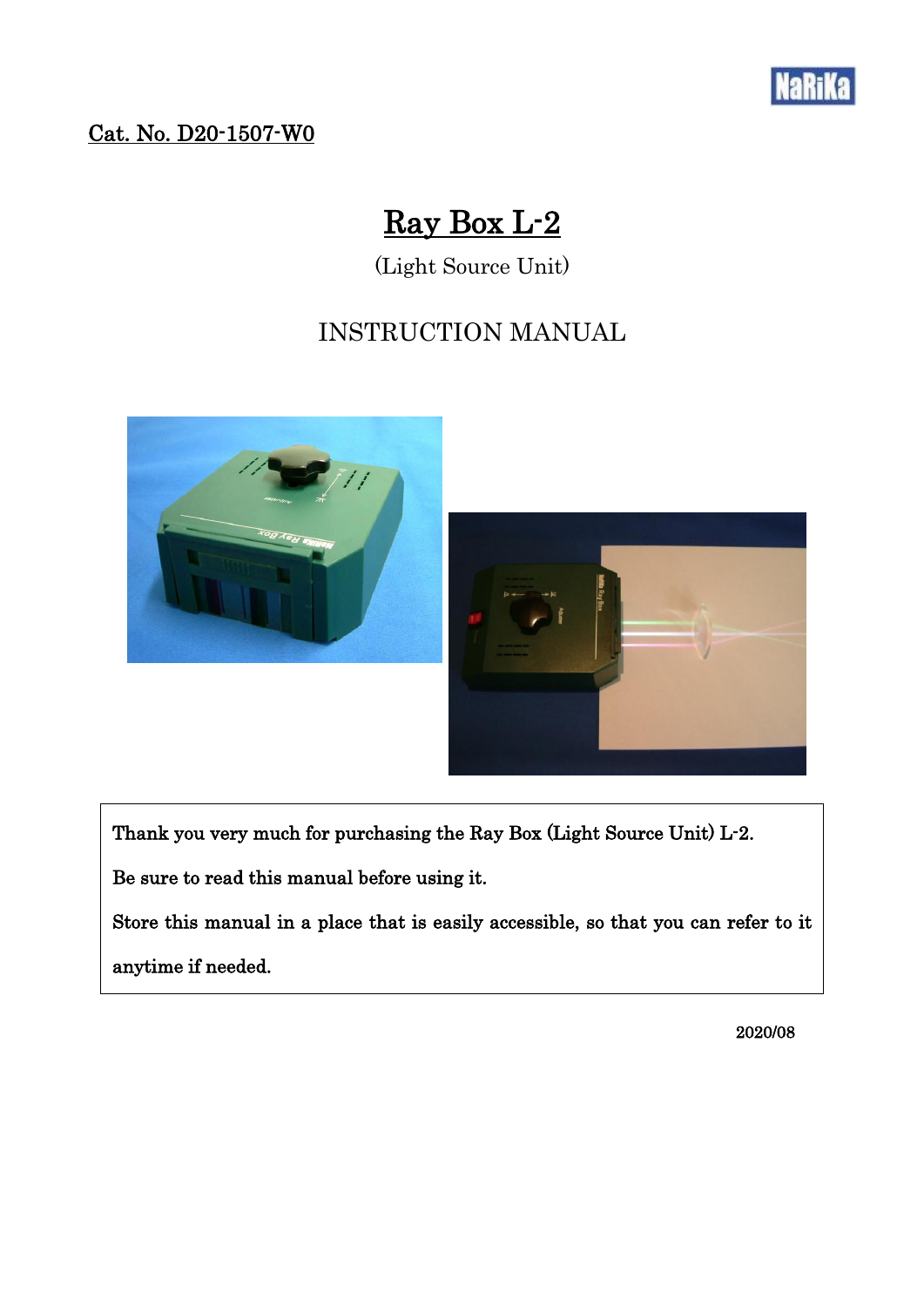

## Cautions and Warnings for Use

(a) This product employs a highly bright high-power white LED light source. Never look at the light emitted by the light source directly. If you look at it directly, you may suffer an eyesight disorder. (Danger of eyesight disorder WARNING)

#### (b) Never disassemble or modify the product. (Danger of electric shocks or fire WARNING)

(c) The body of this product is made of ABS resin. If it is dropped by mistake from the table onto a hard floor during an experiment, the casing of the unit body may break. Be careful not to drop it.

#### (Danger of breakage of the unit CAUTION)

## Product Introduction

### Purpose and Features of this Product

This product is a light source device - ray box that uses a bright white LED called Beam LED. By using a white LED as a light source, you can perform experiments that show the properties of light more safely and easily than with traditional laser light sources - ray boxes. In addition, since the color filters attached to the slit can change the color of the optical paths from white to red and green, the product can very effectively show the properties of refraction and reflection of light.

## Overview of the Product

• See the photograph below and check the contents of the package.



#### Contents of Package

1. Light source unit L-2: 1 unit

Light source: Highly bright high-power white LED – Beam LED

 Lens: Resin cylindrical convex lens Slit: Optical path changing, detachable \* Red and green sliding filters built in Power source:

- Four size AA alkaline batteries (sold separately)
- AC adapter DC 6V, 2A (sold separately)

2. Instruction manual: 1 copy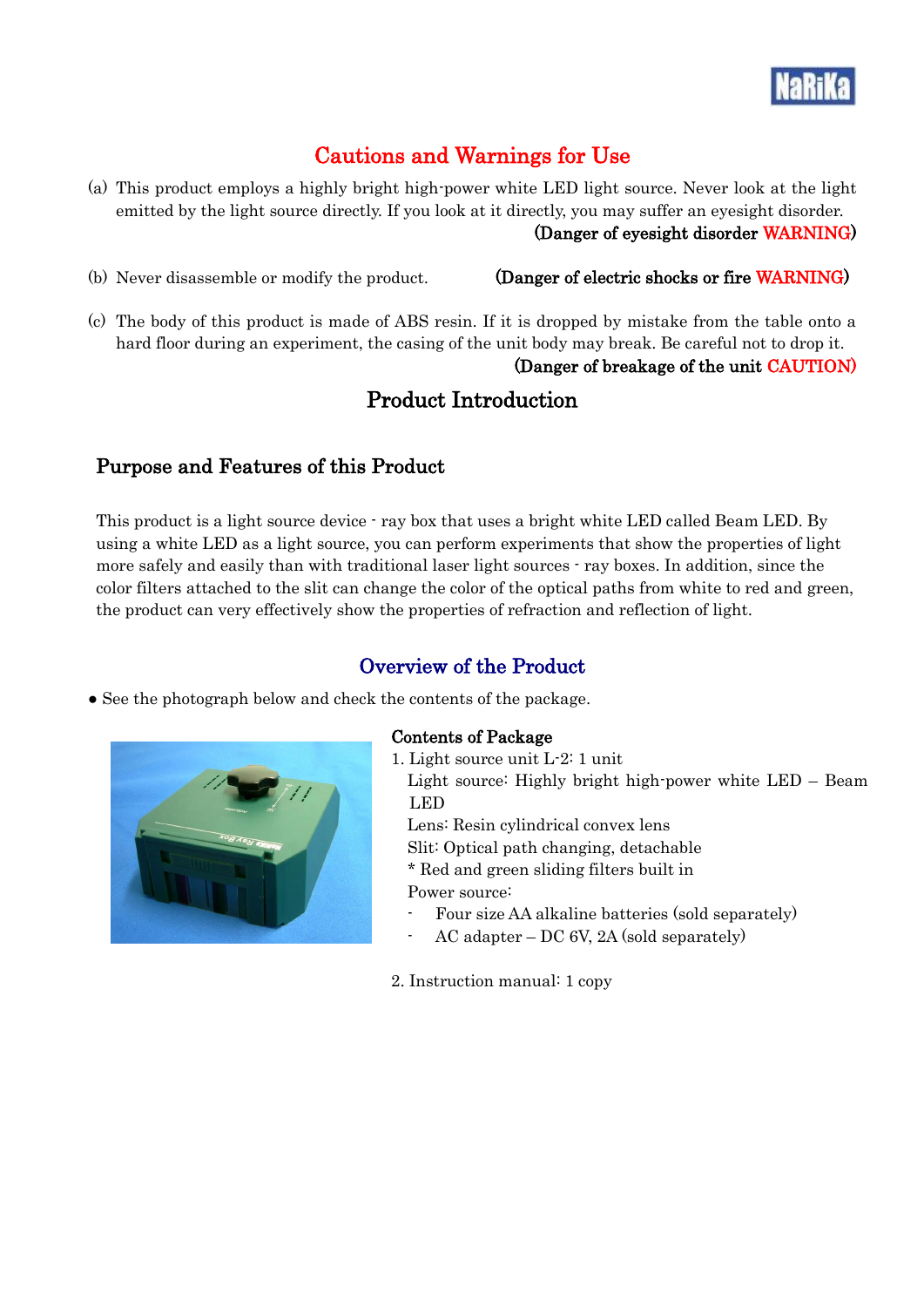

## How to Use the Product

#### 1. Inserting batteries

Pull up the knobs of the two box covers for batteries on the back of the light source product shown in Photo 1. Set two size AA alkaline batteries (sold separately) in each battery box. Close the covers.

#### 2. Power switch and optical path adjusting knob

Turn the power on and off with the toggle switch on the top of the unit shown in Photo 2. To adjust the parallelism of the optical path, turn the large black knob counterclockwise slightly and slide it up and down. Three optical path modes (distribution-parallel-convergence) are available by moving the knob. \* The knob is set in parallel when taken out of the box.

#### 3. Adjusting the number of optical paths and colors

It is possible to change the number of optical paths (1 to 3) and color combinations (red, white, and green) with the slide knob on the front of the unit shown in Photo 3.



Photo 1 Back of Light Source Unit Photo 2 Top of Light Source Unit







Photo 3 Front Panel of Light Source Unit Photo 4 Three Optical Path Outputs through Slit Plate